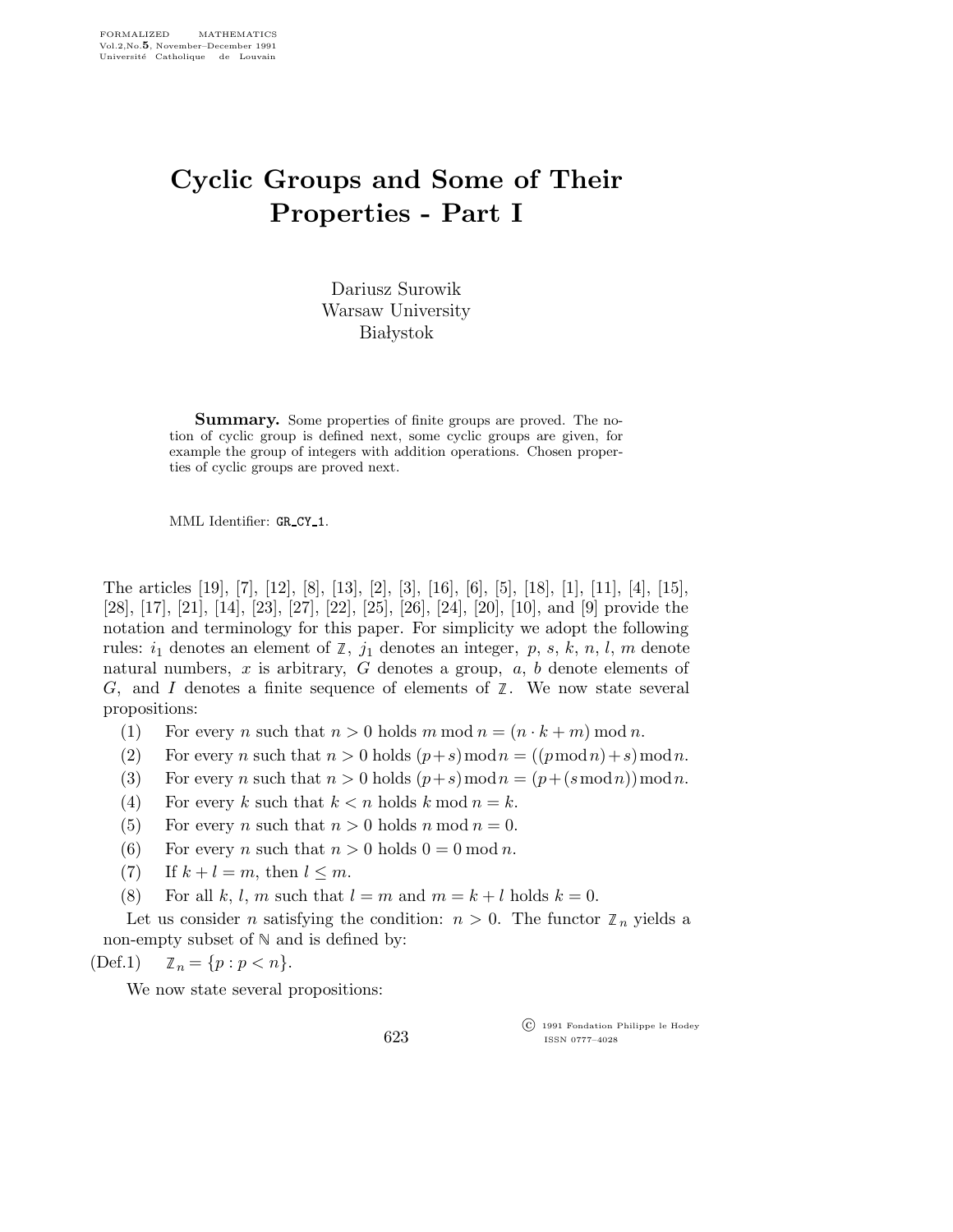- (9) For every *n* such that  $n > 0$  holds if  $x \in \mathbb{Z}_n$ , then x is a natural number.
- (10) For every n such that  $n > 0$  holds  $s \in \mathbb{Z}_n$  if and only if  $s < n$ .
- (11) For every *n* such that  $n > 0$  holds  $\mathbb{Z}_n \subseteq \mathbb{N}$ .
- (12) For every *n* such that  $n > 0$  holds  $0 \in \mathbb{Z}_n$ .
- $(13) \quad \mathbb{Z}_1 = \{0\}.$

The binary operation  $+_{\mathcal{I}}$  on  $\mathbb Z$  is defined by:

(Def.2) for all elements  $i_1$ ,  $i_2$  of  $\mathbb Z$  holds  $(+_{\mathbb Z})(i_1, i_2) = +_{\mathbb R}(i_1, i_2)$ .

The following propositions are true:

- (14) For all integers  $i_1$ ,  $i_2$  holds  $(+_{{\mathbb{Z}}})(i_1, i_2) = i_1 + i_2$ .
- (15) For every  $i_1$  such that  $i_1 = 0$  holds  $i_1$  is a unity w.r.t.  $+_{\mathcal{I}}$ .
- $(16)$   $1_{+7} = 0.$
- $(17)$  +  $\#$  has a unity.
- $(18)$  + is commutative.
- $(19) +_{\mathbb{Z}}$  is associative.

Let F be a finite sequence of elements of  $\mathbb Z$ . The functor  $\sum F$  yields an integer and is defined by:

$$
(\text{Def.3}) \quad \sum F = +_{\mathbb{Z}} \circledast F.
$$

Next we state several propositions:

- (20)  $\sum (I \cap \langle i_1 \rangle) = \sum I + {}^{\textcircled{a}} i_1.$
- $(21)$   $\sum \langle i_1 \rangle = i_1.$
- $(22)$   $\sum(\varepsilon_{\ell}) = 0.$
- (23) For all non-empty sets  $D, D_1$  holds  $\varepsilon_D = \varepsilon_{D_1}$ .
- (24) For every finite sequence I of elements of  $\mathbb{Z}$  holds  $\Pi((\text{len } I \rightarrow a)^{I}) =$  $a^{\sum I}$ .

Let G be a group, and let a be an element of G. Then  $\{a\}$  is a subset of G. We now state several propositions:

- (25)  $b \in \text{gr}(\{a\})$  if and only if there exists  $j_1$  such that  $b = a^{j_1}$ .
- $(26)$  If G is finite, then a is not of order 0.
- (27) If G is finite, then  $\text{ord}(a) = \text{ord}(\text{gr}(\{a\})).$
- (28) If G is finite, then  $ord(a) | ord(G)$ .
- (29) If G is finite, then  $a^{\text{ord}(G)} = 1_G$ .
- (30) If G is finite, then  $(a^n)^{-1} = a^{\text{ord}(G)-(n \mod \text{ord}(G))}$ .
- (31) For every strict group G such that  $\text{ord}(G) > 1$  there exists an element a of G such that  $a \neq 1_G$ .
- (32) For every strict group G such that G is finite and  $\text{ord}(G) = p$  and p is prime and for every strict subgroup H of G holds  $H = \{1\}_G$  or  $H = G$ .
- (33)  $\langle \mathbb{Z}, +_{\mathbb{Z}} \rangle$  is a group.

The group  $\mathbb{Z}^+$  is defined as follows:

 $(\text{Def.4}) \quad \mathbb{Z}^+ = \langle \mathbb{Z}, +\mathbb{Z} \rangle.$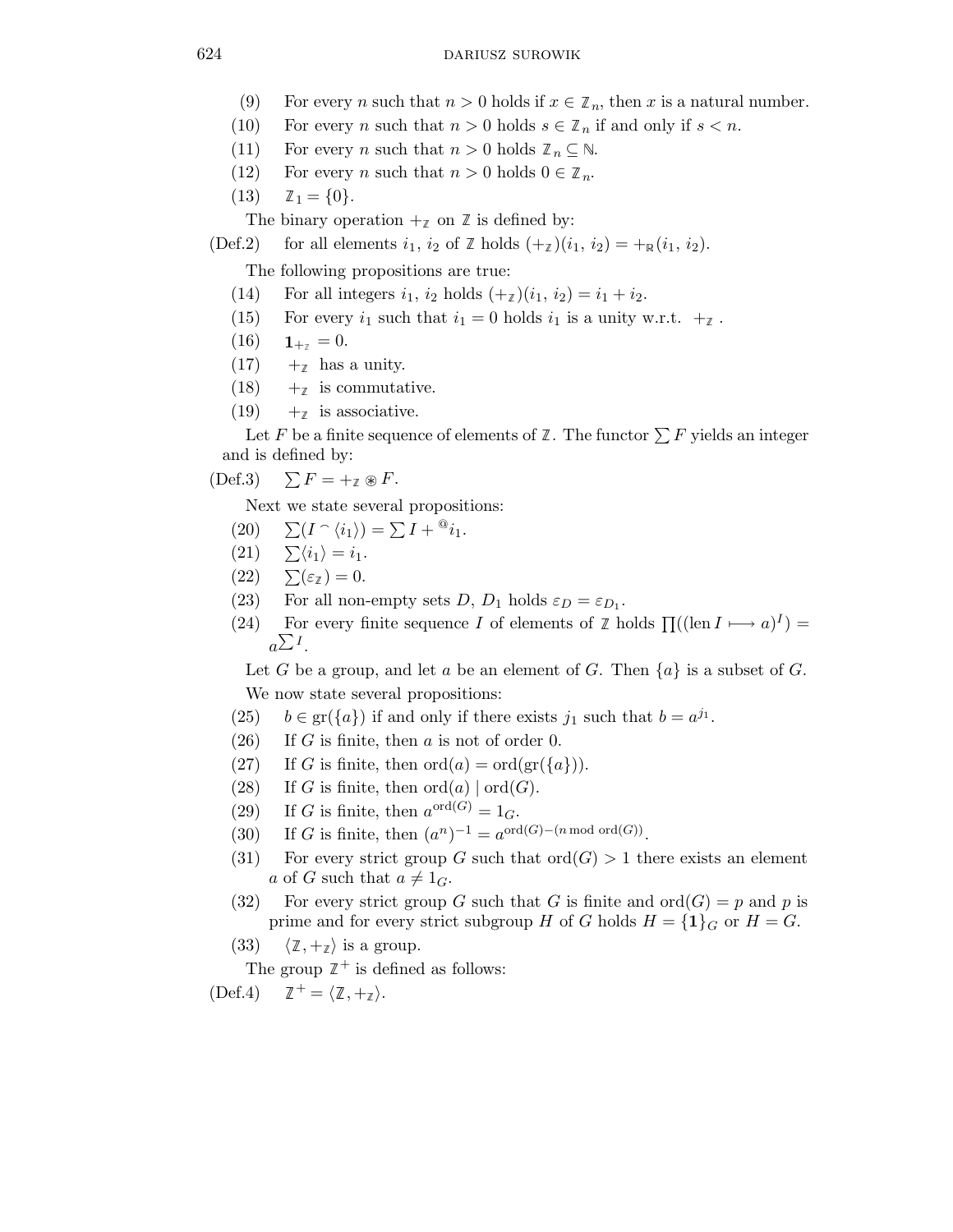Let D be a non-empty set, and let  $D_1$  be a non-empty subset of D, and let  $D_2$  be a non-empty subset of  $D_1$ . We see that the element of  $D_2$  is an element of  $D_1$ .

Let us consider *n* satisfying the condition:  $n > 0$ . The functor  $\mathcal{H}_n$  yielding a binary operation on  $\mathbb{Z}_n$  is defined by:

(Def.5) for all elements k, l of  $\mathbb{Z}_n$  holds  $\mathbb{Z}_n(k, l) = (k + l) \mod n$ .

Next we state the proposition

(34) For every *n* such that  $n > 0$  holds  $\langle \mathbb{Z}_n, +_n \rangle$  is a group.

Let us consider *n* satisfying the condition:  $n > 0$ . The functor  $\mathbb{Z}_n^+$  yields a strict group and is defined by:

 $(Def.6)$  $\mathbb{Z}_n^+ = \langle \mathbb{Z}_n, +_n \rangle.$ 

Next we state two propositions:

 $(35)$   $1_{7+} = 0.$ 

(36) For every *n* such that  $n > 0$  holds  $1_{\mathbb{Z}_n^+} = 0$ .

Let h be an element of  $\mathbb{Z}^+$ . The functor  ${}^@h$  yields an integer and is defined as follows:

 $(\text{Def.7})$   $\Phi_h = h$ .

Let h be an integer. The functor  $^@h$  yielding an element of  $\mathbb{Z}^+$  is defined as follows:

 $(Def.8)$   $@h = h.$ 

The following proposition is true

(37) For every element h of  $\mathbb{Z}^+$  holds  $h^{-1} = -{}^@h$ .

In the sequel  $G_1$  will denote a subgroup of  $\mathbb{Z}^+$  and h will denote an element of  $\mathbb{Z}^+$ . Next we state two propositions:

- (38) For every h such that  $h = 1$  and for every k holds  $h^k = k$ .
- (39) For all  $h$ ,  $j_1$  such that  $h = 1$  holds  $j_1 = h^{j_1}$ .

A strict group is said to be a cyclic group if:

(Def.9) there exists an element a of it such that it =  $gr({a}).$ 

One can prove the following propositions:

- (40)  $\{1\}_G$  is a cyclic group.
- (41) For every strict group G holds G is a cyclic group if and only if there exists an element  $a$  of  $G$  such that for every element  $b$  of  $G$  there exists  $j_1$  such that  $b = a^{j_1}$ .
- (42) For every strict group G such that G is finite holds G is a cyclic group if and only if there exists an element  $a$  of  $G$  such that for every element b of G there exists n such that  $b = a^n$ .
- (43) For every strict group G such that G is finite holds G is a cyclic group if and only if there exists an element a of G such that  $\text{ord}(a) = \text{ord}(G)$ .
- (44) For every strict subgroup H of G such that G is finite and G is a cyclic group and H is a subgroup of G holds H is a cyclic group.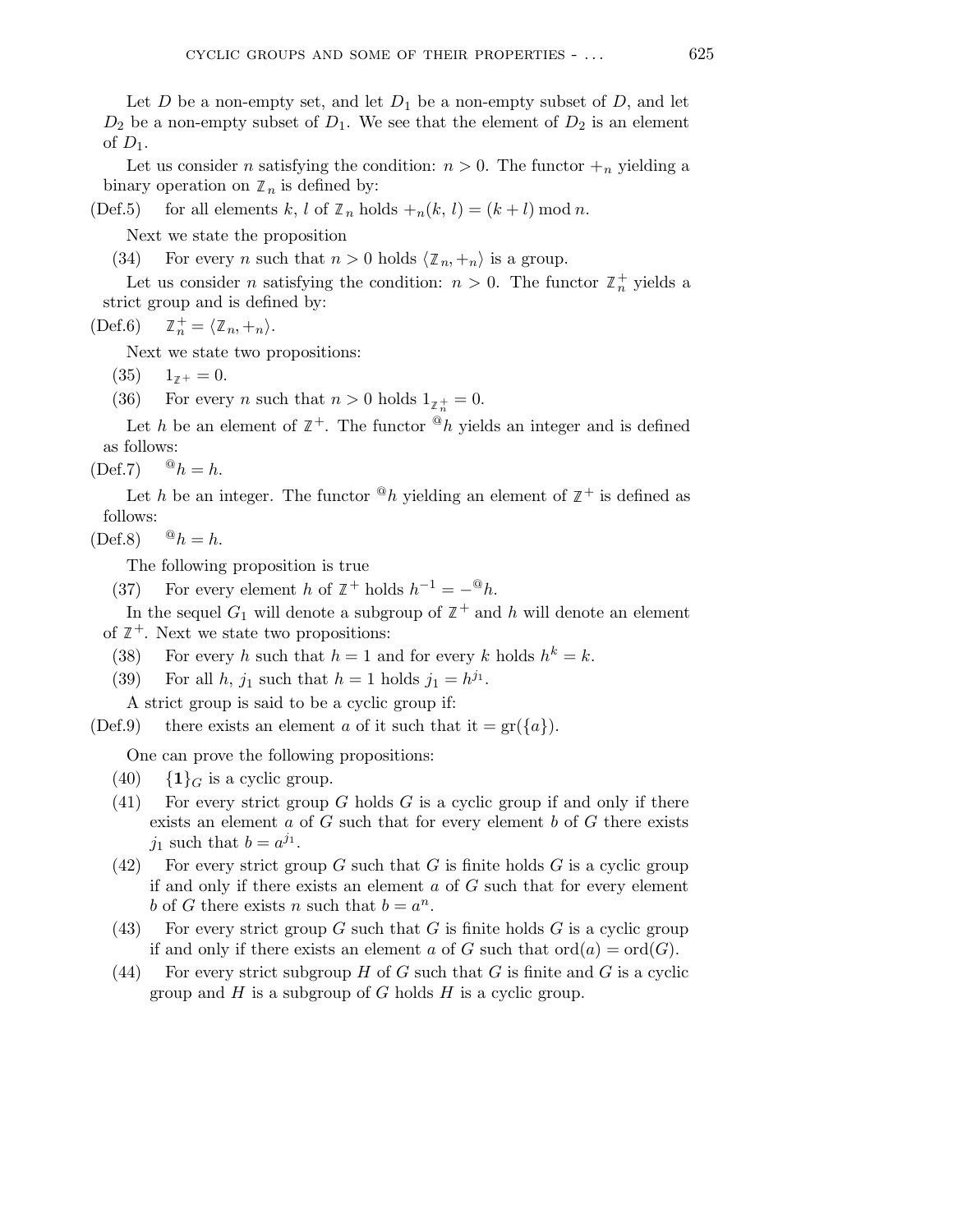- (45) For every strict group G such that G is finite and  $\text{ord}(G) = p$  and p is prime holds G is a cyclic group.
- (46) For every *n* such that  $n > 0$  there exists an element g of  $\mathbb{Z}_n^+$  such that for every element b of  $\mathbb{Z}_n^+$  there exists  $j_1$  such that  $b = g^{j_1}$ .
- (47) If G is a cyclic group, then G is an Abelian group.
- (48)  $\mathbb{Z}^+$  is a cyclic group.
- (49) For every *n* such that  $n > 0$  holds  $\mathbb{Z}_n^+$  is a cyclic group.
- (50)  $\mathbb{Z}^+$  is an Abelian group.
- (51) For every *n* such that  $n > 0$  holds  $\mathbb{Z}_n^+$  is an Abelian group.

## **REFERENCES**

- [1] Grzegorz Bancerek. Cardinal numbers. Formalized Mathematics, 1(2):377–382, 1990.
- [2] Grzegorz Bancerek. The fundamental properties of natural numbers. Formalized Mathematics,  $1(1):41-46$ , 1990.
- [3] Grzegorz Bancerek and Krzysztof Hryniewiecki. Segments of natural numbers and finite sequences. Formalized Mathematics, 1(1):107-114, 1990.
- [4] Czesław Byliński. Binary operations. Formalized Mathematics,  $1(1):175-180$ , 1990.
- [5] Czesław Byliński. Binary operations applied to finite sequences. Formalized Mathematics,  $1(4):643-649$ , 1990.
- [6] Czesław Byliński. Finite sequences and tuples of elements of a non-empty sets. Formalized Mathematics, 1(3):529–536, 1990.
- [7] Czesław Byliński. Functions and their basic properties. Formalized Mathematics,  $1(1):55-65, 1990.$
- [8] Czesław Byliński. Functions from a set to a set. Formalized Mathematics,  $1(1)$ :153–164, 1990.
- [9] Czesław Byliński. Semigroup operations on finite subsets. Formalized Mathematics, 1(4):651–656, 1990.
- [10] Czesław Byliński. The sum and product of finite sequences of real numbers. Formalized Mathematics, 1(4):661–668, 1990.
- [11] Agata Darmochwal. Finite sets. Formalized Mathematics,  $1(1):165-167$ . 1990.
- [12] Krzysztof Hryniewiecki. Basic properties of real numbers. Formalized Mathematics,  $1(1):35-40, 1990.$
- [13] Eugeniusz Kusak, Wojciech Leonczuk, and Michał Muzalewski. Abelian groups, fields and vector spaces. Formalized Mathematics, 1(2):335–342, 1990.
- [14] Rafał Kwiatek and Grzegorz Zwara. The divisibility of integers and integer relative primes. Formalized Mathematics, 1(5):829–832, 1990.
- [15] Jan Popiolek. Some properties of functions modul and signum. Formalized Mathematics,  $1(2):263-264, 1990.$
- [16] Andrzej Trybulec. Binary operations applied to functions. Formalized Mathematics, 1(2):329–334, 1990.
- [17] Andrzej Trybulec. Domains and their Cartesian products. Formalized Mathematics, 1(1):115–122, 1990.
- [18] Andrzej Trybulec. Semilattice operations on finite subsets. Formalized Mathematics, 1(2):369–376, 1990.
- [19] Andrzej Trybulec. Tarski Grothendieck set theory. Formalized Mathematics, 1(1):9–11, 1990.
- [20] Andrzej Trybulec and Czesław Byliński. Some properties of real numbers. Formalized Mathematics, 1(**3**):445–449, 1990.
- [21] Michał J. Trybulec. Integers. Formalized Mathematics,  $1(3):501-505$ , 1990.
- [22] Wojciech A. Trybulec. Binary operations on finite sequences. Formalized Mathematics, 1(5):979–981, 1990.
- [23] Wojciech A. Trybulec. Groups. Formalized Mathematics, 1(5):821–827, 1990.